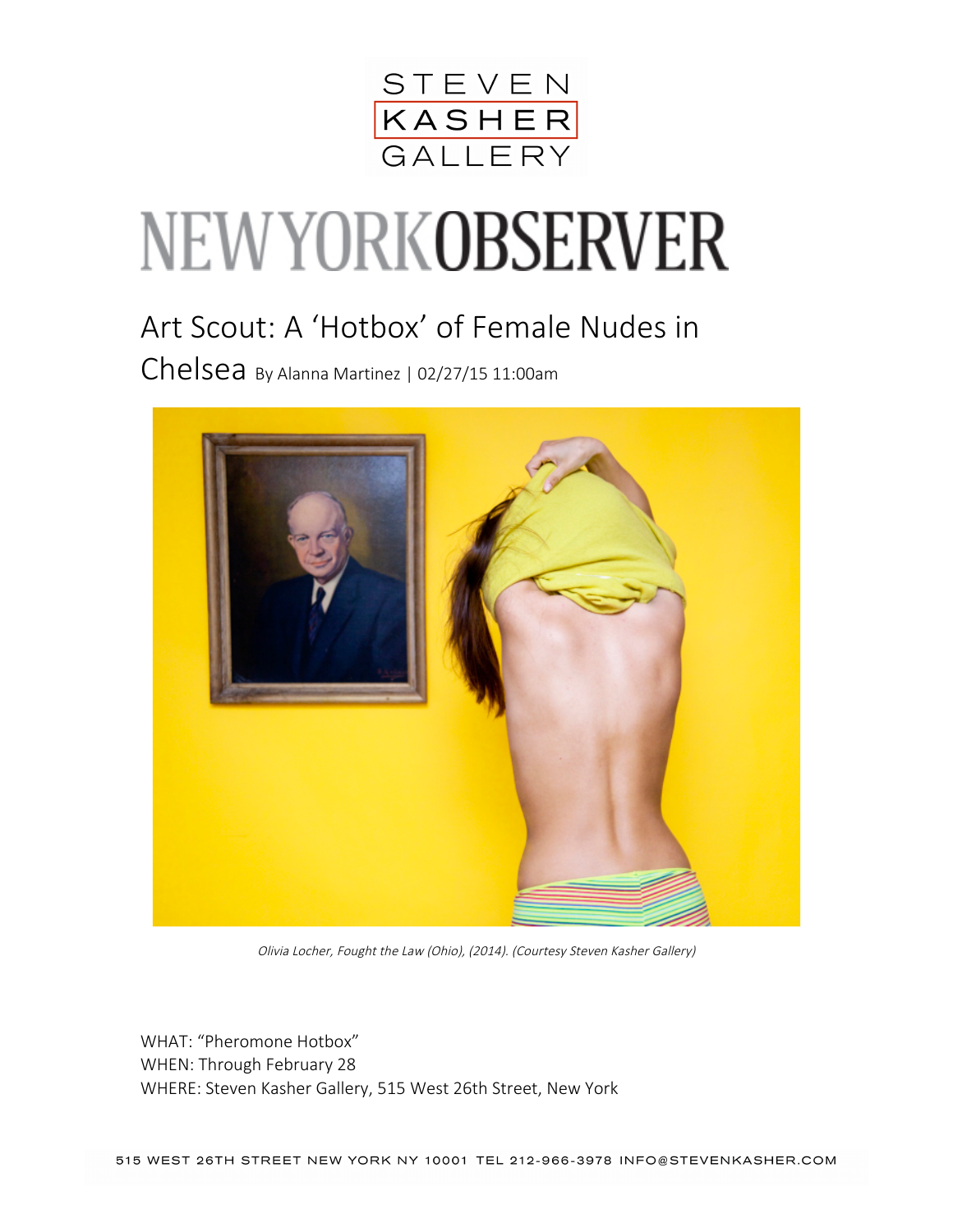



Marianna Rothen, Untitled #6 (from the series Women of Canterbury), (2011). (Photo: Steven Kasher Gallery)

WHY YOU SHOULD SEE THIS SHOW: In this intriguing exhibition closing Saturday, five young female photographers take a look at the "new nude," and post-feminism in the age of selfies.

Featuring work by Aneta Bartos, Amanda Charchian, Shae Detar, Olivia Locher, and Marianna Rothern, the exhibition is a survey of the female body. But since most of the artists have worked commercially, or been models themselves, their imagery nods to the sexualization of women in art history and in the media, funneled through the lens of contemporary culture.

Olivia Locher's I Fought the Law (Ohio) (2014) finds a woman removing her shirt in front of a man's portrait and a bright yellow wall, a lighthearted political jab at an outrageous law that still exists in the state that forbids the act. Marianna Rothen's Untitled #12 (from the series Snow and Rose) (2011) is an ode to cinematic heroines like Faye Dunaway and Brigitte Bardot. Shae Detar paints the surfaces of her portraits—often women in bucolic natural settings—with sharp colors that create a dreamlike effect draped over a real scene.